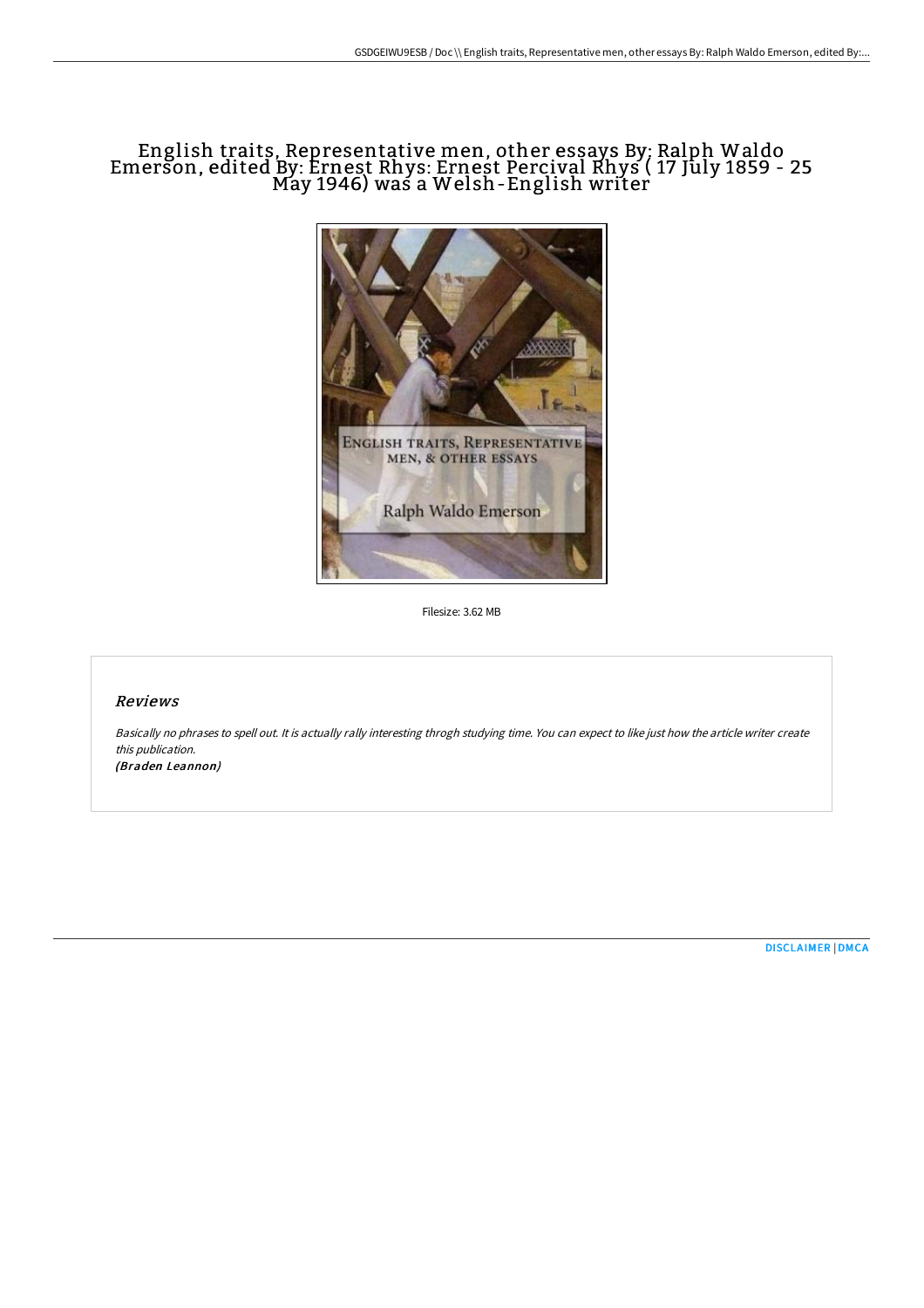### ENGLISH TRAITS, REPRESENTATIVE MEN, OTHER ESSAYS BY: RALPH WALDO EMERSON, EDITED BY: ERNEST RHYS: ERNEST PERCIVAL RHYS ( 17 JULY 1859 - 25 MAY 1946) WAS A WELSH-ENGLISH WRITER



To read English traits, Representative men, other essays By: Ralph Waldo Emerson, edited By: Ernest Rhys: Ernest Percival Rhys ( 17 July 1859 - 25 May 1946) was a Welsh-English writer eBook, make sure you access the button beneath and save the ebook or have accessibility to additional information which are highly relevant to ENGLISH TRAITS, REPRESENTATIVE MEN, OTHER ESSAYS BY: RALPH WALDO EMERSON, EDITED BY: ERNEST RHYS: ERNEST PERCIVAL RHYS ( 17 JULY 1859 - 25 MAY 1946) WAS A WELSH-ENGLISH WRITER ebook.

CreateSpace Independent Publishing Platform. Paperback. Condition: New. This item is printed on demand. 236 pages. Dimensions: 10.0in. x 8.0in. x 0.5in.Ralph Waldo Emerson (May 25, 1803 April 27, 1882) was an American essayist, lecturer, and poet who led the transcendentalist movement of the mid-19th century. He was seen as a champion of individualism and a prescient critic of the countervailing pressures of society, and he disseminated his thoughts through dozens of published essays and more than 1, 500 public lectures across the United States. Emerson gradually moved away from the religious and social beliefs of his contemporaries, formulating and expressing the philosophy of transcendentalism in his 1836 essay Nature. Following this work, he gave a speech entitled The American Scholar in 1837, which Oliver Wendell Holmes Sr. considered to be Americas intellectual Declaration of Independence. Emerson wrote most of his important essays as lectures first and then revised them for print. His first two collections of essays, Essays: First Series (1841) and Essays: Second Series (1844), represent the core of his thinking. They include the well-known essays Self-Reliance, The Over-Soul, Circles, The Poet and Experience. Together with Nature, these essays made the decade from the mid-1830s to the mid-1840s Emersons most fertile period. Emerson wrote on a number of subjects, never espousing fixed philosophical tenets, but developing certain ideas such as individuality, freedom, the ability for humankind to realize almost anything, and the relationship between the soul and the surrounding world. Emersons nature was more philosophical than naturalistic: Philosophically considered, the universe is composed of Nature and the Soul. Emerson is one of several figures who took a more pantheist or pandeist approach by rejecting views of God as separate from the world. He remains among the linchpins of the American romantic movement, and his work has greatly influenced the...

Read English traits, [Representative](http://www.bookdirs.com/english-traits-representative-men-other-essays-b.html) men, other essays By: Ralph Waldo Emerson, edited By: Ernest Rhys: Ernest Percival Rhys (17 July 1859 - 25 May 1946) was a Welsh-English writer Online

**D** Download PDF English traits, [Representative](http://www.bookdirs.com/english-traits-representative-men-other-essays-b.html) men, other essays By: Ralph Waldo Emerson, edited By: Ernest Rhys: Ernest Per cival Rhys ( 17 July 1859 - 25 May 1946) was a Welsh-English writer